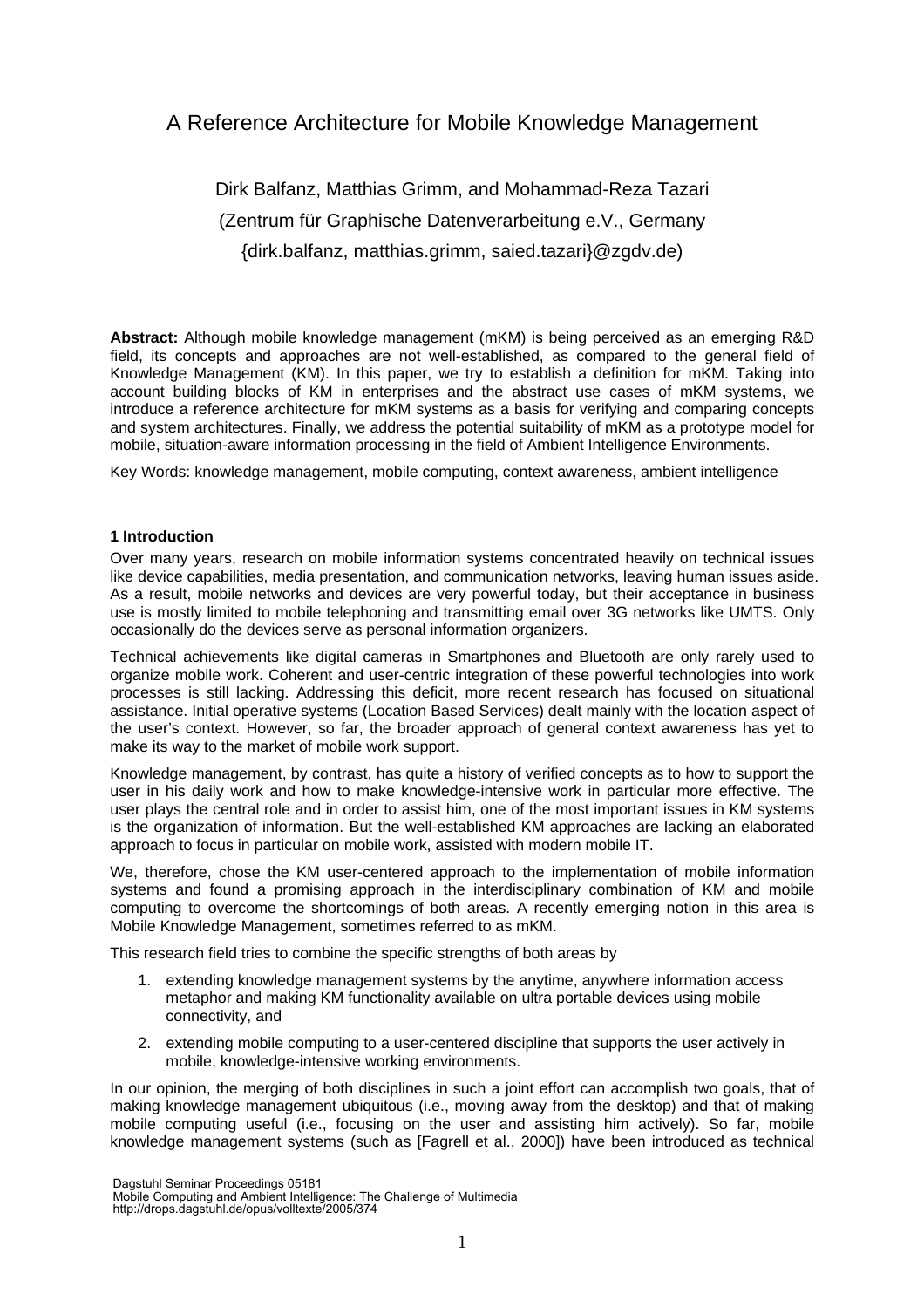implementations of systems that are mainly capable of retrieving task-based or location-based information on different mobile devices or device categories.

This paper tries to elaborate a holistic approach that identifies the basic functionalities for knowledge management systems in mobile environments and proposes a reference model for such systems. This model might help to compare different systems in their conceptual design and in the KM functionality provided to their users. The model is generic enough to be used in different application domains, but is specific enough to cover only use cases related to the knowledge management domain. In section 2, we start out with an analysis of mobile work in general, and what role information plays in mobile environments.

# **2 Mobile Knowledge Management**

We strive for IT support facilitating knowledge registration, distribution, and usage in spatially distributed business processes (in short: mobile work). When work is both knowledge-intensive (e.g. associated with recording a great deal of new information to be shared with other people) and mobile (i.e., outside the office, often without any pre-planned infrastructure [Kristoffersen et al., 1998]), the acquisition and sharing of the organizational knowledge becomes challenging. These challenges pertain to limitations with which mobile workers are confronted. Some of these limitations can be classified as (cf. [Tazari et al., 2005] and [Kristoffersen et al., 1998])

- technical and infrastructure-conditional limitations of mobile devices and mobile connectivity,
- organizational limitations, such as distance to experts and corporate resources, and
- individual limitations concerning the cognitive load resulting from concurrent tasks, time pressure, ad-hoc situations, distracting or "manipulated" environments under the strong influence of the needs and desires of the customer.

Keeping these limitations in mind, we consider mKM at the definition level in this section and discuss the IT-related concepts in section 3.

#### **2.1 The Survey**

Research into the state-of-the-art of mobile KM has shown that the term mobile KM is used more and more often, although it is not yet very specific and well-defined. In many cases, it is understood as the mobile access to established knowledge and document management systems with user interfaces designed and adapted to small display sizes. This is in contrast to the rather general concept of Knowledge Management, which addresses different areas of human, organizational and technical issues.

Nonetheless, there are already some more detailed statements that address the mobility aspect more specifically. Lehner et al, for instance, see the mobility of knowledge in conjunction with (the chance for) mobile access to knowledge and information, the mobility of knowledge through the mobility of its source (e.g. mobile expert), the mobility of knowledge through the mobility of its formation place, and the change of the place in which knowledge-intensive processes take place [Lehner and Berger, 2002]. This definition, however, concentrates on "mobile knowledge" and disregards the management aspect.

Von Guretzky identifies in [von Guretzky, 2002] the relations between the enterprise and its customers, employees, and business partners (such as suppliers) as an important issue in mKM from a stakeholder perspective. In the first category, he suggests satisfying the knowledge needs of the customers in ad-hoc situations by putting the accordingly prepared information on the portals of the so-called knowledge brokers – basically, some sort of support for mobile access. For the internal relation between the enterprise and its employees, von Guretzky sees the value of mKM in the increased mobility and flexibility of the involved people and the economy of time and cost when performing tasks. Because the relevant knowledge can be flexibly linked with the operative business processes, mobile employees can make their decisions on-the-spot when visiting the customer and record information directly at its point of creation. Finally, he believes that mKM can make for a fast and cost-effective cross-enterprise connection of knowledge sources and drains [von Guretzky, 2002].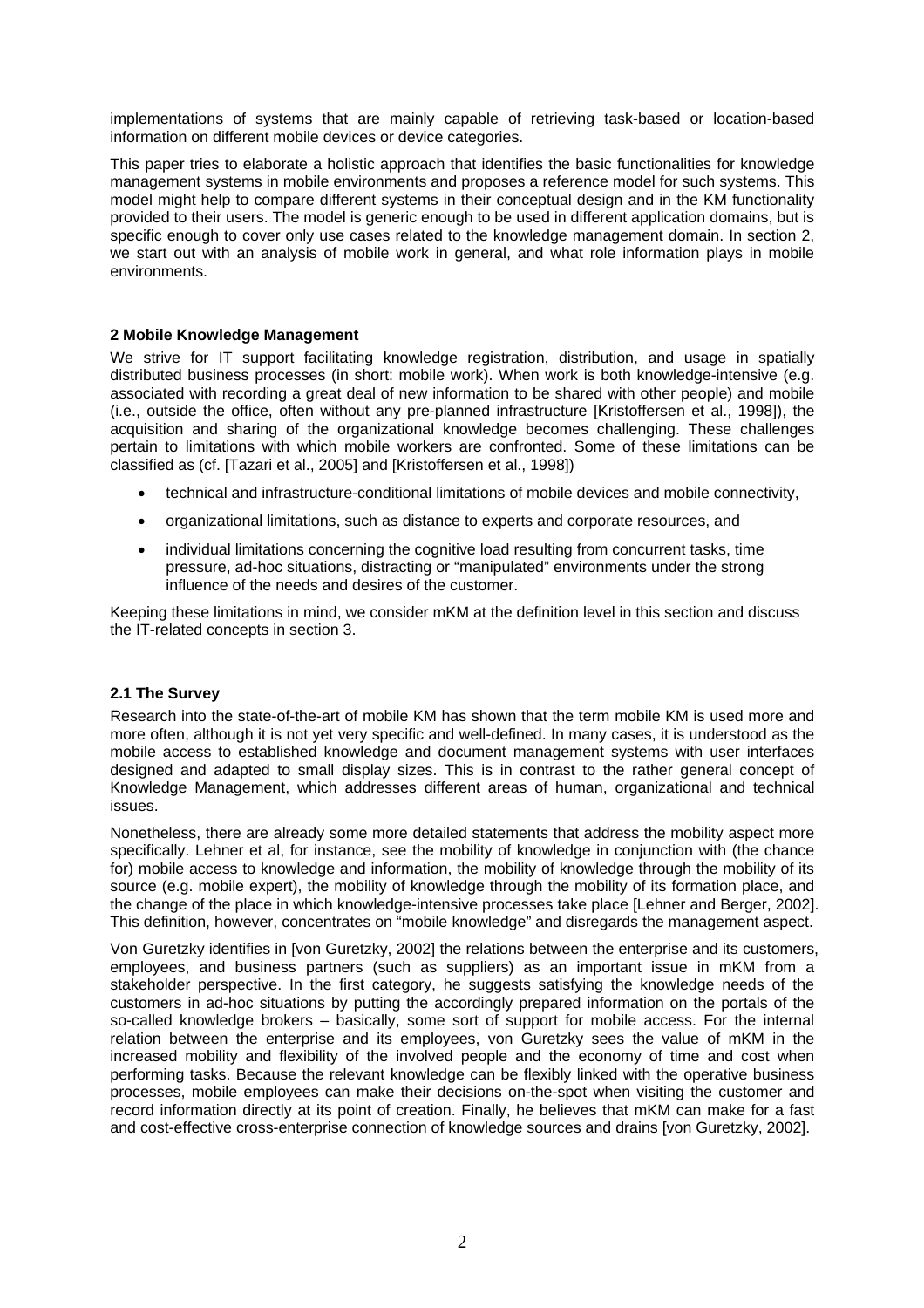Assuming that the focus of KM is "the steering of the organizational learning process according to some normative, strategic, and operative knowledge goals" [Probst et al., 1999], we believe that supplying subscribed customers with high-quality, up-to-date, and well-structured info about the provided products and services surely lends itself to the strategic goal of enlarging the market share (cp. [von Guretzky, 2002]), but it is not a knowledge goal of the enterprise. The technical goals of providing mobile access to enterprise resources, however, have a common ground regarding the enterprise relations, both with its mobile customers and with its mobile employees.

On the other hand, a cross-enterprise connection of knowledge sources and drains leading to a certain level of resource sharing (e.g. sharing info resources and software services) is certainly a knowledge goal when supporting mobile workers. But in the case of assisting mobile business partners, such as mobile suppliers, an enterprise certainly follows some strategic goal, but no knowledge goal. 1 The techniques to support cross-enterprise connections in mobile work will contribute to the former case, though.

# **2.2 Our View**

 $\overline{a}$ 

Obviously, there is a direct connection between mKM and technical progress in the field of Mobile Computing, in areas such as mobile networks and mobile and personal devices. Hence, we do not define mKM as an enhancement to the management discipline "knowledge management". That is, for us, the question is about the focus of mKM as a distinguished part of knowledge management in organizations.

Our understanding of mobile KM has as its focus the seamless integration of mobile work into the corporate knowledge management control loop, especially where knowledge is associated while performing tasks, tasks necessitate out-of-office work, and tasks necessitate communication. Thereby, the most important organizational knowledge goals specific to mobile work can often be classified as (cf. [Tazari et al., 2005])

- facilitating the registration and sharing of insights without pushing the technique into the foreground and distracting mobile workers from the actual work,
- exploiting available and accessible resources for optimized task handling, whether they are remote (at home, in the office, or on the Web) or local (accompanying or at the customer's site), and as
- privacy-aware situational support for mobile workers, especially when confronted with ad-hoc situations.

That is, mKM systems must not only provide mobile access to existing KM systems, but also contribute to at least some of the above management goals. Taking a glance at the well-established building blocks" (see Figure 1) of Knowledge Management [Probst et al., 1999], the dedicated areas of mKM (as indicated with an exclamation mark in Figure 1, as well) can easily be outlined as to:

- knowledge preservation: e.g. on-site, mobile registration of new knowledge,
- knowledge sharing / distribution: e.g. ad-hoc distribution to co-workers and mobile collaboration, and
- knowledge use: e.g. mobile accessibility of knowledge and situational assistance.

Typical use cases within these building blocks are:

- Knowledge Development: **to capture information, to author / register knowledge**, to rank / evaluate knowledge, to prepare knowledge for later mobile use
- Knowledge Sharing / Distribution: **to share knowledge**, to perform mobile collaboration, to communicate

 $1$  Von Guretzky rightly classifies mobile customer relationship management (m-CRM) and mobile enterprise resource planning (m-ERP) in the category of relations between the enterprise and its mobile employees, which supports our assumption about the substance of management goals in relation to customers and suppliers.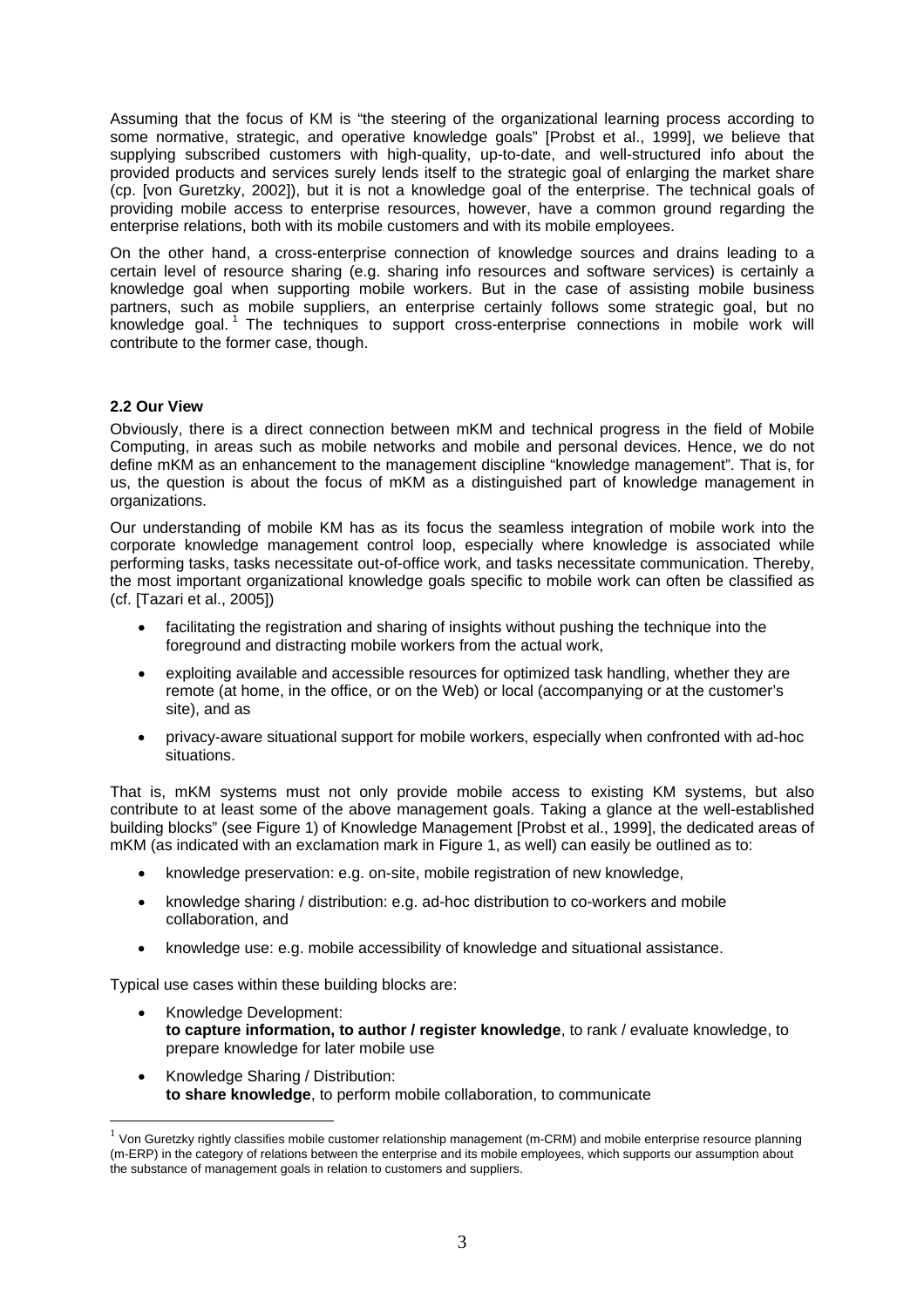# • Knowledge Use:

 $\overline{a}$ 

**to retrieve & present knowledge**, to get situational assistance, to post-process (report) the captured knowledge

**Bold** elements relate to those use cases, whose support with mobile IT in mKM we consider mandatory. Others might be optional in different usage domains or cover important non-mobile phases in knowledge work, e.g. work preparation and post-processing.



**Figure 1: building blocks of Knowledge Management [Probst et al., 1999]**

# **2.3 Prerequisites: Context Awareness and Media Management**

Considering the above-mentioned knowledge goals and use cases in mobile knowledge work, a prerequisite for fulfilling them is context awareness (see also [Tazari et al., 2005]). By *context*, we mean the user context in terms of all the temporal, personal, organizational, environmental, and even global conditions surrounding the user. This is the situational view to the context as it is investigated in Mobile Computing, Ubiquitous/Pervasive Computing as well as Ambient Intelligence. We believe that the user context is a excellent supplement to the idea of usage context, which is normally related to the resources that are known to be in use, such as open files and running programs, and the informational context resulting from the relationships among information items.

While analyzing and exploiting the user's context in the office environment is very difficult, mobile knowledge management seems to be a promising research area. One of the major characteristics within mobile environments is the change of the user's location and thus, the change of the locationrelated context, because mobile work is inherently correlated to its location<sup>2</sup>. If, for instance, the user is a member of the sales force and meets a customer, s/he will most likely want to deal with information concerning the customer. A construction manager who meets a contractor at a specific place on-site most likely wants to delegate or communicate issues relating to that specific place and to the specific role of that contractor. A very interesting conclusion of these considerations is the inverse case, when mobile workers try to document their insights, the user context can be utilized as automatic metadata to annotate the registered information and bring it into context.

Thus, when capturing information, the mobile context (creation context) might be captured, as well, and can be used to structure / augment the captured media: context metadata is added; relations between different (new and pre-existing) media elements, tasks and events are established. In the

 $2$  As stated in [Kristoffersen et al., 1998], "Mobile work comes into play only when work cannot be conducted locally, in other words, the complete context for the task cannot be established before one is 'on location'."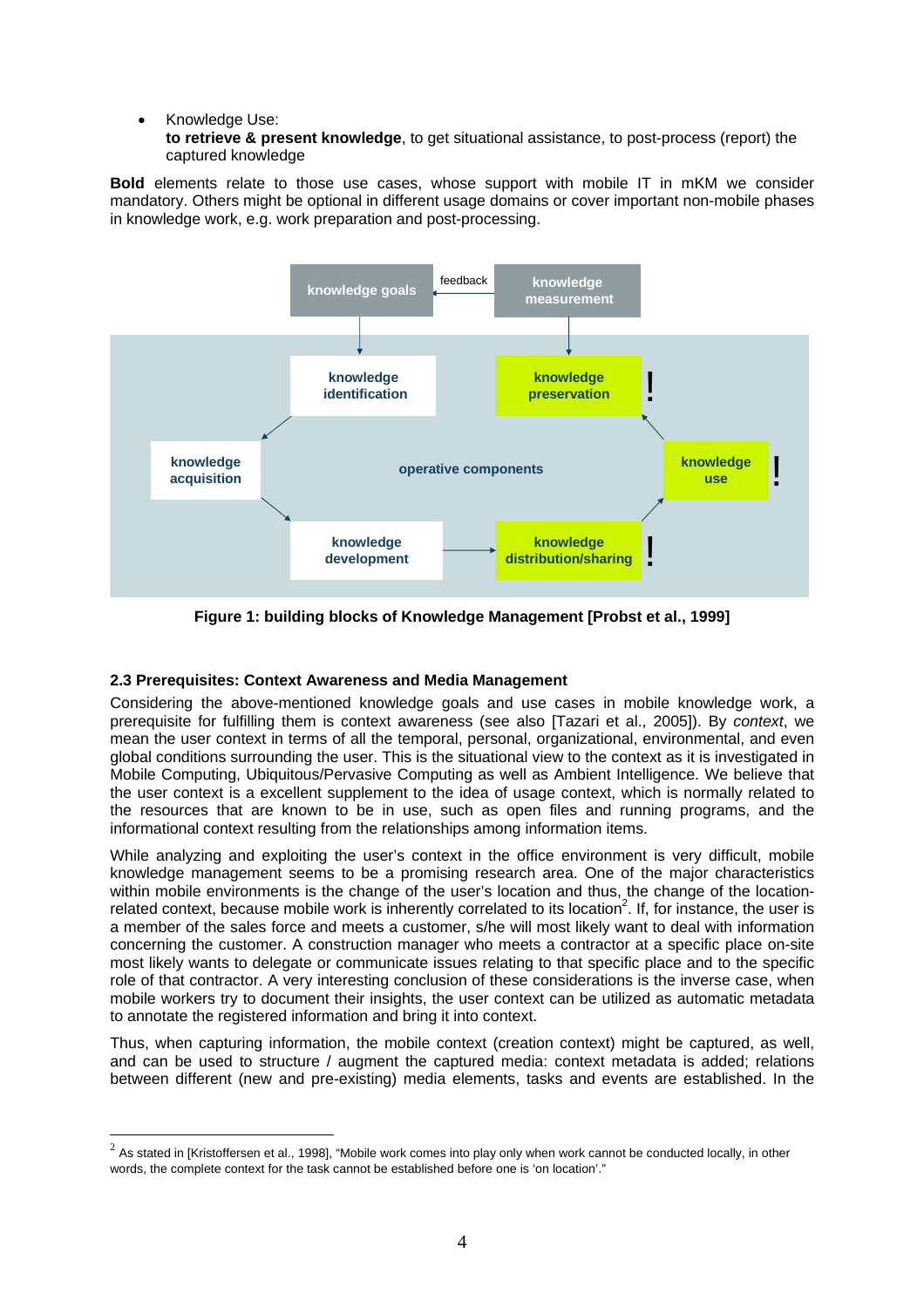case of retrieval the usage context is exploited to filter the context-augmented information for usage relevance.

Media management is of specific interest in mobile KM, as particularly in mobile situations, a diversity of media is captured, due to the simple physical constraints. As opposed to office work, it is much easier to capture an image, record a voice note or draft a sketch than write down a descriptive text. This holds true even if no IT is involved. Thus, well-established mobile business processes, such as, for example, site inspections, suffer today (without specific IT support) from heterogeneous, locationrelated sets of media, captured in different non-digital and digital formats (paper sketches, voice notes on tape, digital images in cameras), which can hardly be consistently re-integrated into one descriptive digital "information object" afterwards (see example in Figure 2).



**Figure 2: example process site inspection**

The most important goal of context-aware information processing in the above-mentioned sense is, therefore, to support consistent media capturing and to enable situational media retrieval. For knowledge acquisition, this does mean facilitation of the simultaneous capturing of media and their interrelations in context, or their relations to other knowledge objects, respectively. In the case of knowledge retrieval, the current user and usage context is to be evaluated for extracting the relevant interrelated information parts / media elements.

# **3 mKM Concepts and Reference Model**

#### **3.1 The Key Concept**

As pointed out in section 2.3, the key concept of mobile KM is context-aware information processing. This means that the system has certain knowledge about the user's current situation while assisting the user in the tasks he is performing with his portable computing device. This concept has also been presented in existing approaches to non-mobile KM (see e.g. [Ludger van Elst, 2001], [Abecker et al., 2000]). Thus, some of the most important features of Knowledge Management systems are to support knowledge workers in the creation, capturing, organization, linking and searching of knowledge ([Maier, 2004]).

In a slight variation of the widespread understanding of knowledge being information in a specific context, our operative understanding of knowledge for mKM is: *information generated or needed within the specific context of an action (here: working action) a person is performing or is going to perform* (Figure 3, left side).

With this task-oriented view on knowledge, the core building blocks of mKM can be arranged in a cube-like form as given in Figure 3 (right side). It is referencing the three notions of context, information and action in adjunct planes. The model is structured in different abstraction layers from top to bottom, as well as in planes showing system use cases from front to back and planes that illustrate different cases of context application from top to bottom.

Although having three planes, the cube is not meant to be a 3-dimensional *space* – the edges represent the dependencies between knowledge action, information handling and situational technologies; thus, "Concept Cube" is put in quotes.

The planes of the "Concept Cube":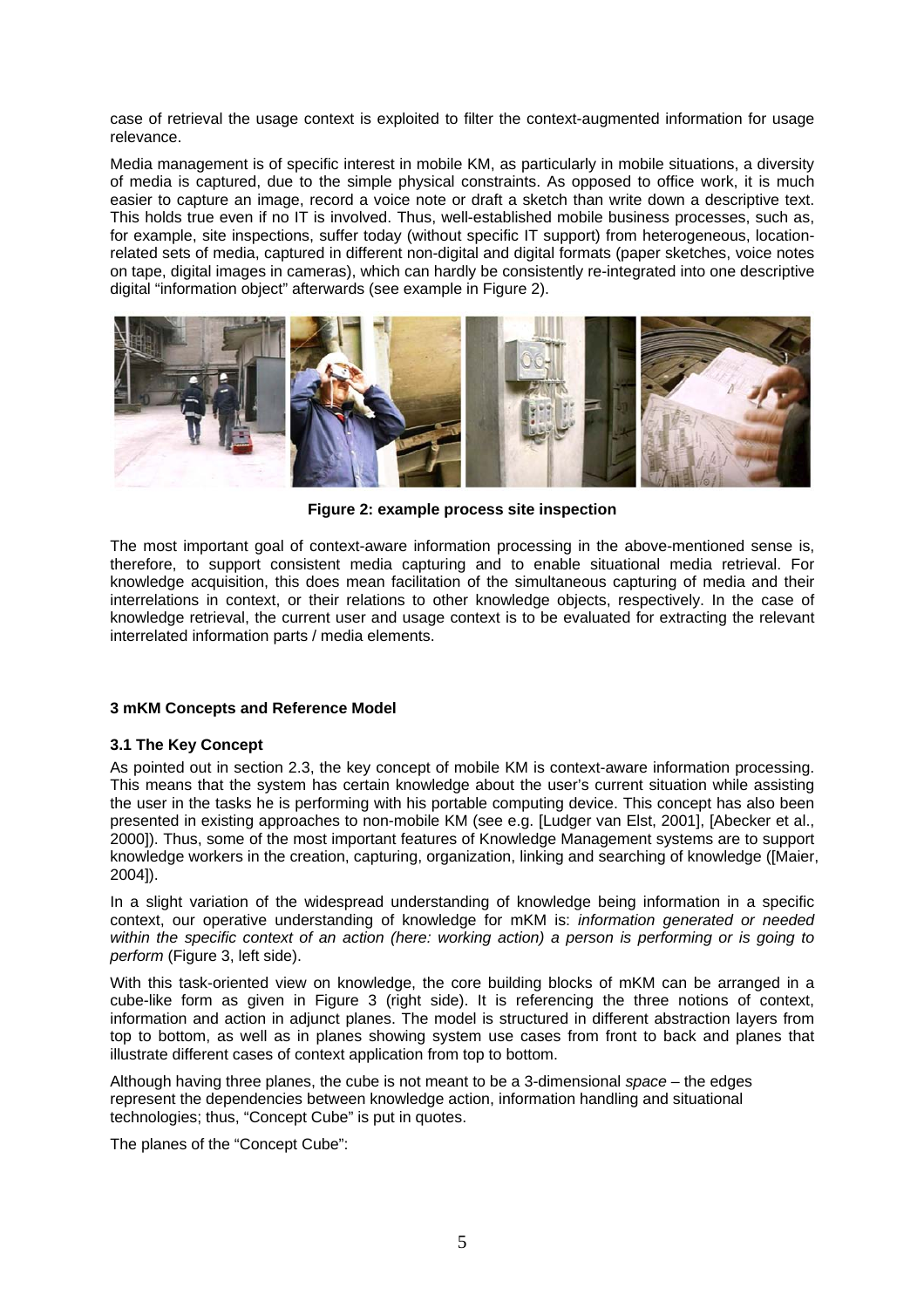1. System use cases (top): What operational support does an mKM system enable?

This plane references the "action" dimension. It describes the specific support a user of an mKM system gets within his mobile knowledge work. The building blocks of this layer are based on the key concepts elements: Context-Aware (CA) knowledge capturing and CA knowledge retrieval. These elements incorporate aspects that focus on mobile computing technology like device-specific presentation and sharing across different platforms.

# 2. Context awareness (right):

This plane models how context management is used to derive different action-specific contexts as creation context or current context to finally form the situational assistance (situation management). Whereas situation management is needed in the use case layer to enable situational assistance, the action-specific contexts are used to inter-relate and semantically pre-structure information objects (front). The context models combine aspects from KM (e.g. task, workflow, process) and mobile computing (e.g. device, location, connectivity).

3. "Data layers" (front): How is information modeled as "information in context" to be usable within the system use cases?

The combination of information and semantic description is crucial in every KM system and not specific to, but indispensable in mobile KM. The squares that are modelled and instantiated in the semantic layer refer to documents on the local machine, web pages on the Internet, and databases of customer information, to name only a few possible sources. Using ontologies, these items can be interrelated in a computer-understandable way, which is essential for a knowledge management system. The circles represent situational elements, such as tasks, locations, or people, that are very crucial to mobile knowledge management. The relations between situational elements and documents specify in which situation information has been recorded, or at which location certain information is of importance for the user.



**Figure 3: mKM knowledge concept (left) and "Concept Cube" of mKM building blocks (right)**

# **3.2 The Reference Architecture**

Unfolding and detailing the "Concept Cube" with respect to the mKM use cases within section 2.2 leads finally to the mKM Reference Architecture as shown in Figure 3.

The shaded components in bold letters indicate the indispensable system elements (in reference to the mandatory use cases): context / situation management with facilitation of different context types for context-aware authoring and retrieval / presentation, and last, but not least, knowledge sharing. We believe that for an active assistance in mobile work settings, systems must implement each of these functional blocks and need a context and domain model, which must be adjusted from case to case.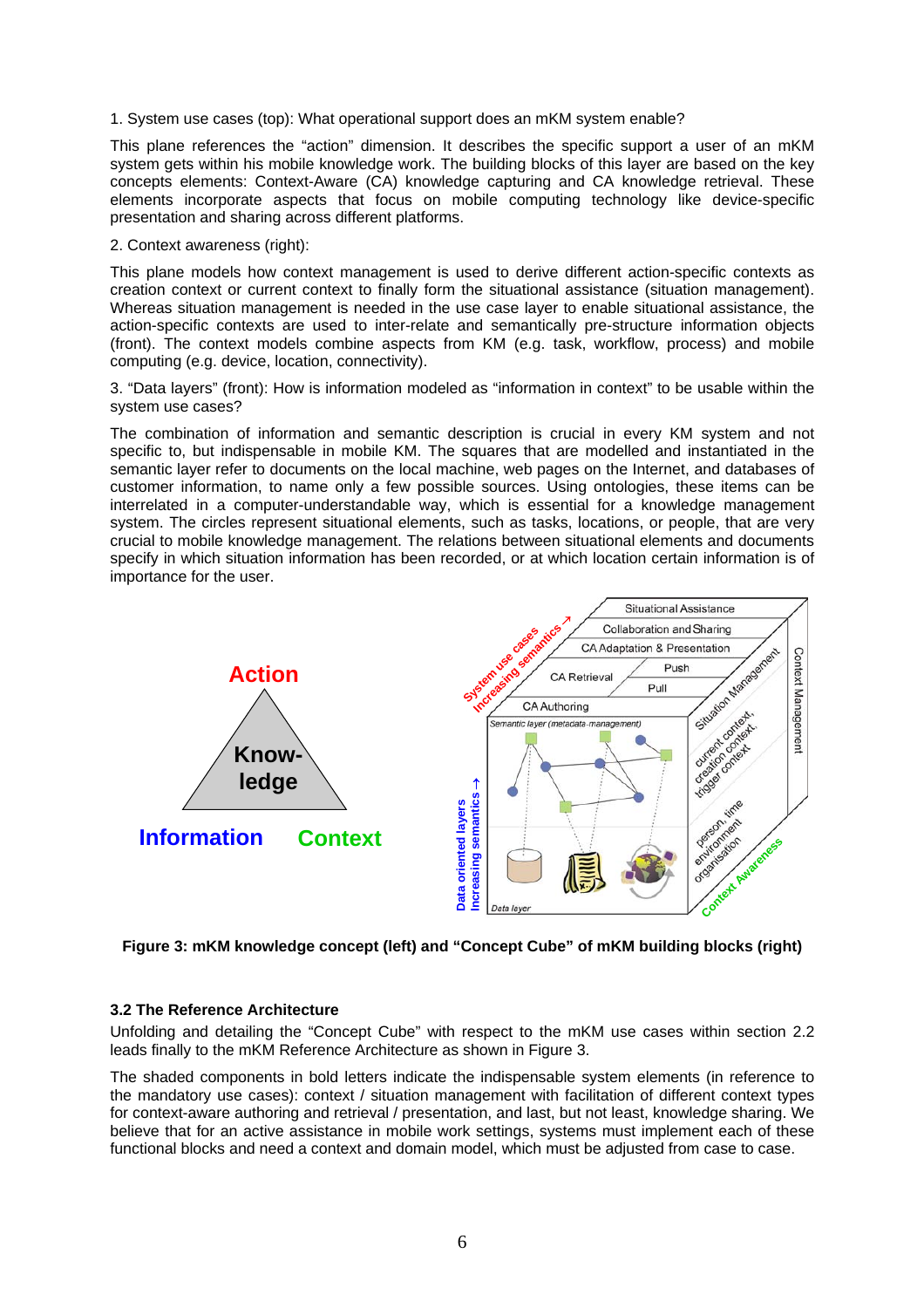The components in italic letters refer to process steps, that are not mobile, preparation of knowledge for mobile use, post-processing as knowledge evaluation and reporting), but very important in mobile work processes, and helpful, but not necessarily indispensable mobile assistance functionality (mobile collaboration on work-related information, situational assistance with situation-related information push to the user). These components are not meant to be exhaustive and are added exemplarily. They take into account the lessons learned in implementing a specific mKM solution within the area of mobile Facility Management (FM). Mobile FM business processes are on a conceptual level very similar to broad classes of other mobile work domains (e.g. maintenance, sales field forces etc.) and therefore represent a blueprint to some extent. Nevertheless, other domains might require more or other extensions like, for example, context-aware mobile authoring of "best practice solutions".



**Figure 3: Reference Architecture for mobile Knowledge Management**

# **3.3 Examples of Usage**

The reference architecture presented allows the core functionality of mKM systems to be matched to conceptual or implemented architectures of mobile applications. It enables to identify if and how the application might be in itself a part of a KM loop, what might be missing for integration and finally if additional application-specific knowledge aspects are to be addressed. Three short examples of such system comparisons shall be provided with the help of the reference architecture.

(1) mobile tourist guide: A specific mobile tourist guide application, for example, may provide contextual information to some degree: photos and descriptive textual information are geo-referenced in order to retrieve relevant information for the user at his current location. Perhaps a user model also allows preferences and information categories the user is interested in to be specified. But: actions are limited to retrieval and presentation. According to the reference model, neither knowledge capture nor sharing is supported. In fact, this is a situation-aware information system rather than being part of some tourist mKM system.

(2) site inspection support: A mobile workforce application supporting engineers in doing siteinspections for maintenance objectives has to follow the specific workflow of these business processes. In general, these processes need a preparation phase for planning the objects to be maintained / inspected / repaired, the site-inspection itself and a post-processing for reporting and subcontracting / delegating unsolved tasks. Supporting mobile IT systems need facilitation of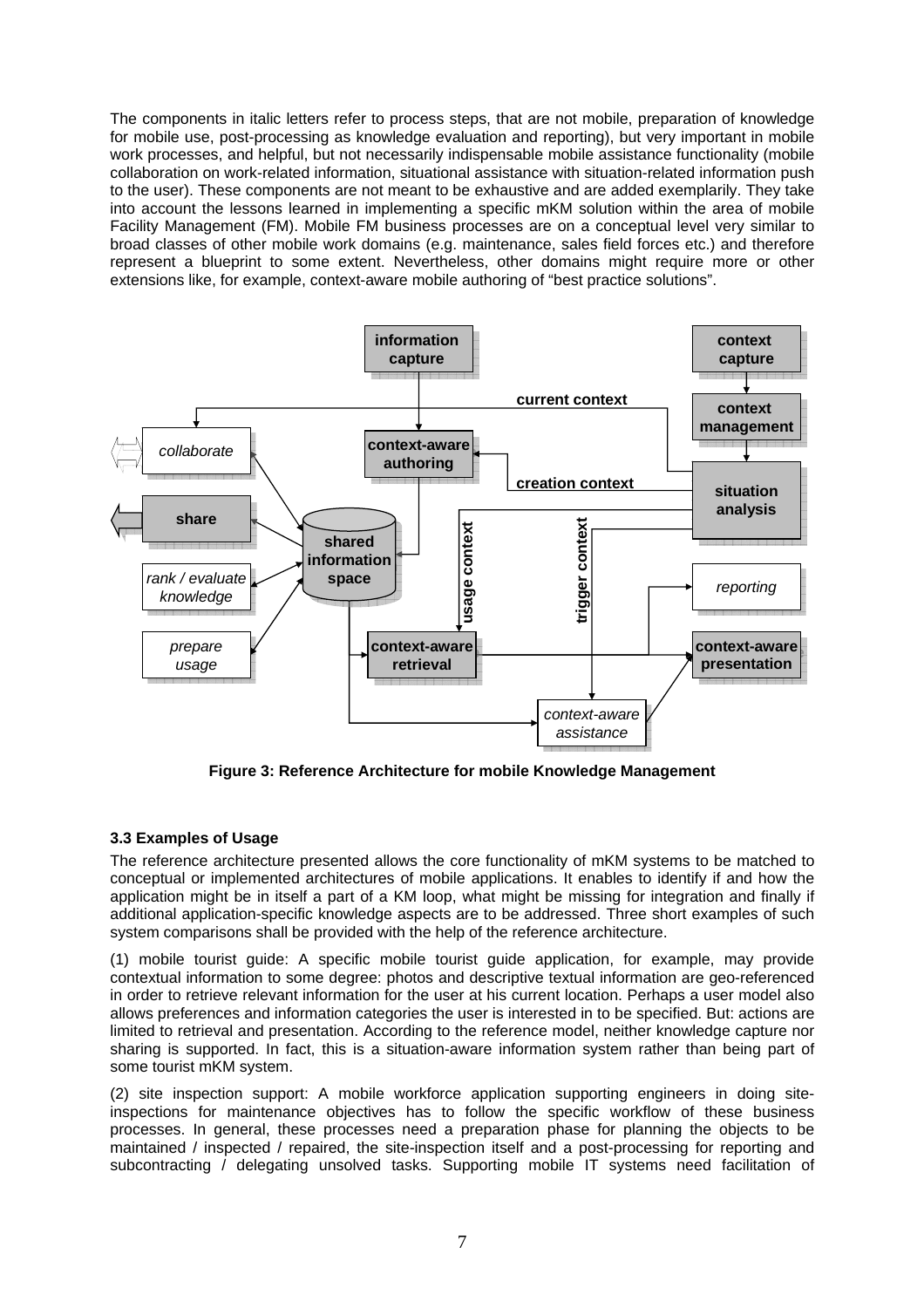information retrieval in a specific working context (e.g. up-to-date information about the object inspected) for information capturing (to document the problem or / and its solution) and sharing, as well (e.g. for sub-task delegation). In summary, all core mKM core functionalities are needed and, in addition, workflow-specific extensions as knowledge preparation, reporting and delegation support may be needed. Thus, such solutions already fulfill all constraints of being an mKM solution.

(3) trade fair information system: Trade fair information systems often have mobile front ends, enabling context-related (location-based, user preferences) access to exhibitor information. Some even integrate simple "workflow" components, in which the customer can plan his tour of enterprises to be visited. It is quite common for enterprises to coordinate a fair visit with several members to cover a specific topic area. These groups could gain valuable assistance by using an mKM solution. Comparing the trade fair information system as described above to our mKM architecture, groupspecific mobile information capture and upload would need to be added to the already existing central data storage for facilitation of mKM. Some kind of report / export component would also be a useful extension. The integration of such an mKM component into some legacy enterprise KM loop would even make this component mandatory to interface both processes.

# **4 mKM and Ambient Intelligence**

Ambient Intelligence (AmI) was first sketched by the European Commission's Information Technologies Advisory Group (ISTAG). Taking the ISTAG vision statement [ISTAG, 2003], an Ambient Intelligent (AmI) Environment will imply a seamless environment of computing, advanced networking technology and specific interfaces, where humans shall be the center. Thus, the environment should be aware of specific characteristics of human presence and personalities, adapt to user needs, be capable of multimodal interaction, i.e., shall respond to spoken or gestured indications and perform any kind of supporting services in relation to the current context and situation of humans present. The objective of Ambient Intelligence is to assist people in interacting with their current environment within the scope of compound activities, using ubiquitous information infrastructures. This definition of AmI can be considered in many respects an extension of the concept of situation-aware mobile assistance through the addition of ubiquitous information devices.

With this strong focus on humans, i.e., most of all, the integral approach of intelligent recognition of a person's situation and desires, such an environment would match the mKM approach perfectly (i.e., for instance, the automated context capture). In the future, Ambient Intelligent Environments might evolve into an optimal "host" for sophisticated mobile knowledge support.

The European Commission has also pointed out dedicated clusters of research in line with the AmI vision. One of these is *"Metacontent services developments to improve information handling, knowledge management and community memory, involving techniques, such as smart tagging systems, semantic web technologies, and search technologies."* [ISTAG, 2001]. A future field of research for the work presented in this paper, therefore, will be to foster mKM approaches within the ongoing refinement of the AmI vision for the mutual benefit of both mKM and AmI.

#### **5 Conclusion**

With the growing number of systems that enhance knowledge-intensive work in mobile environments, it is becoming increasingly difficult to find their specific focus, their approach, and the differences among them. In this paper, we presented a definition of mKM along with a related mKM concept and reference architecture. Utilization of these resources can help to distinguish between mobile approaches and to conceptualize the differences. Furthermore, the reference architecture can facilitate the integration of existing or planned mobile IT support into enterprise KM loops within a variety of domains.

Finally, this reference might also be of substantial help in leveraging the fast-evolving vision of Ambient Intelligence for real world application in knowledge intensive settings.